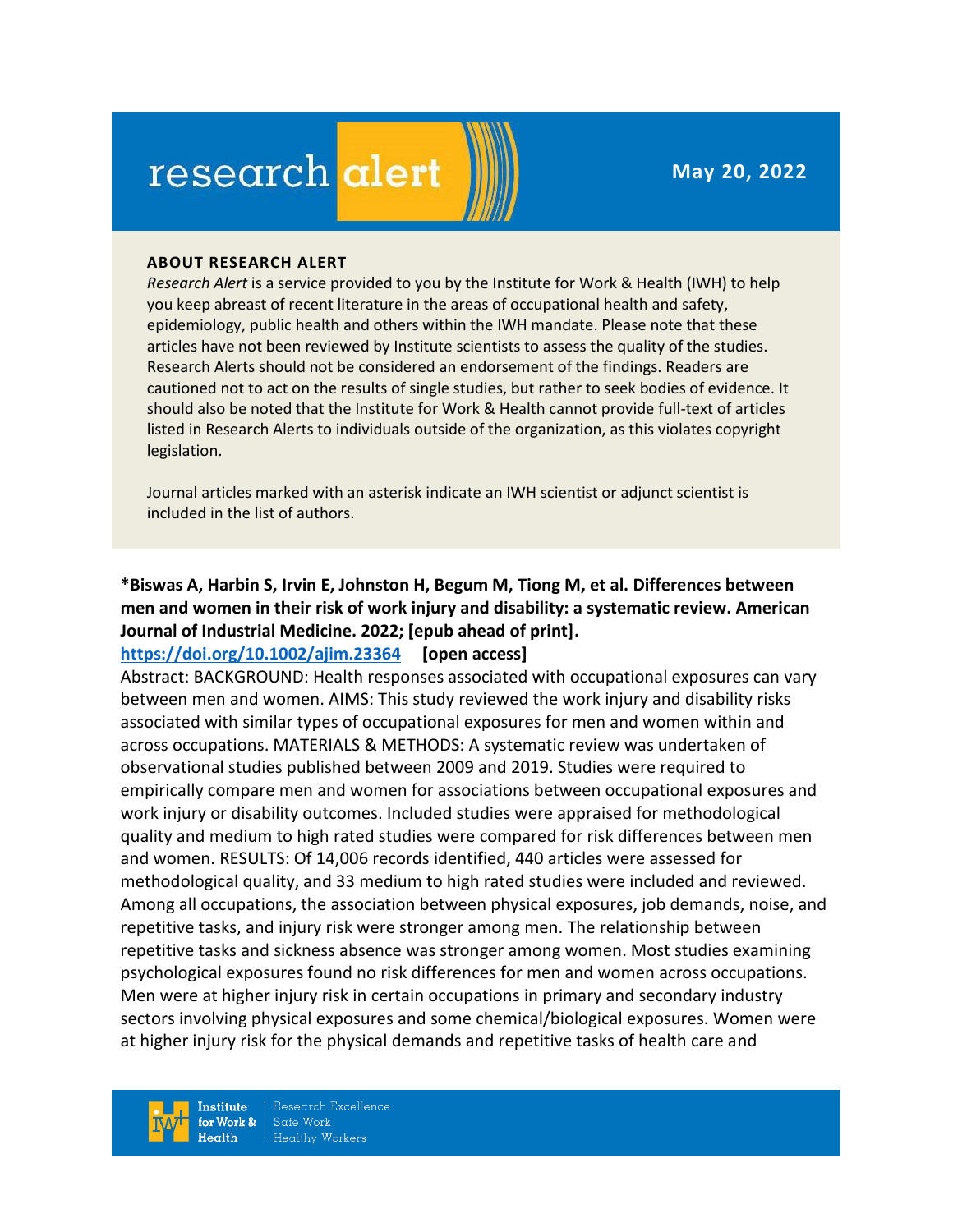aluminum production occupations. CONCLUSION: This review found that men and women can have different work injury and disability risks, both across and within the same occupations, for some physical exposures and to a lesser extent for some chemical and biological exposures. These differences might be a result of occupation-specific task differences

**\*Gallagher E, Alvarez E, Jin L, Guenter D, Hatcher L, and Furlan A. Patient contracts for chronic medical conditions: scoping review. Canadian Family Physician. 2022; 68(5):e169 e177.** 

#### **<https://doi.org/10.46747/cfp.6805e169> [open access]**

Abstract: OBJECTIVE: To describe how and why patient contracts are used for the management of chronic medical conditions. DATA SOURCES: A scoping review was conducted in the following databases: MEDLINE, Embase, AMED, PsycInfo, Cochrane Library, CINAHL, and Nursing & Allied Health. Literature from 1997 to 2017 was included. STUDY SELECTION: Articles were included if they were written in English and described the implementation of a patient contract by a health care provider for the management of a chronic condition. Articles had to present an outcome as a result of using the contract or an intervention that included the contract. SYNTHESIS: Of the 7528 articles found in the original search, 76 met the inclusion criteria for the final review. Multiple study types were included. Extensive variety in contract elements, target populations, clinical settings, and cointerventions was found. Purposes for initiating contracts included behaviour change and skill development, including goal development and problem solving; altering beliefs and knowledge, including motivation and perceived self-efficacy; improving interpersonal relationships and role clarification; improving quality and process of chronic care; and altering objective and subjective health indices. How contracts were developed, implemented, and assessed was inconsistently described. CONCLUSION: More research is required to determine whether the use of contracts is accomplishing their intended purposes. Questions remain regarding their rationale, development, and implementation

#### **Cabegi de Barros F, Moriguchi CS, and de Oliveira Sato T. Effects of workstation adjustment to reduce postural exposure and perceived discomfort among office workers: cluster randomized controlled trial. Applied Ergonomics. 2022; 102:103738. <https://doi.org/10.1016/j.apergo.2022.103738>**

Abstract: This study aimed to evaluate the effects of workstation adjustment to reduce postural exposure and perceived discomfort among office workers in a cluster randomized controlled trial. Experimental (EG,  $n = 31$ ) and control groups (CG,  $n = 30$ ) were compared before (pre-intervention), immediately (post-intervention), and 3 months after (follow up) the intervention. EG received workstation adjustments and CG did not received the intervention. Postural exposure of head, upper back and upper arms was objectively measured by inclinometers. Overall level of perceived discomfort for the whole body was evaluated using a visual analogue scale (0-100 mm). EG showed a statistically significant reduction on the head (pre: 10.1°, SD 5.7°; post: 6.6°, SD 4.7°) and upper back flexion (pre:

**Institute** for Work &  $Health$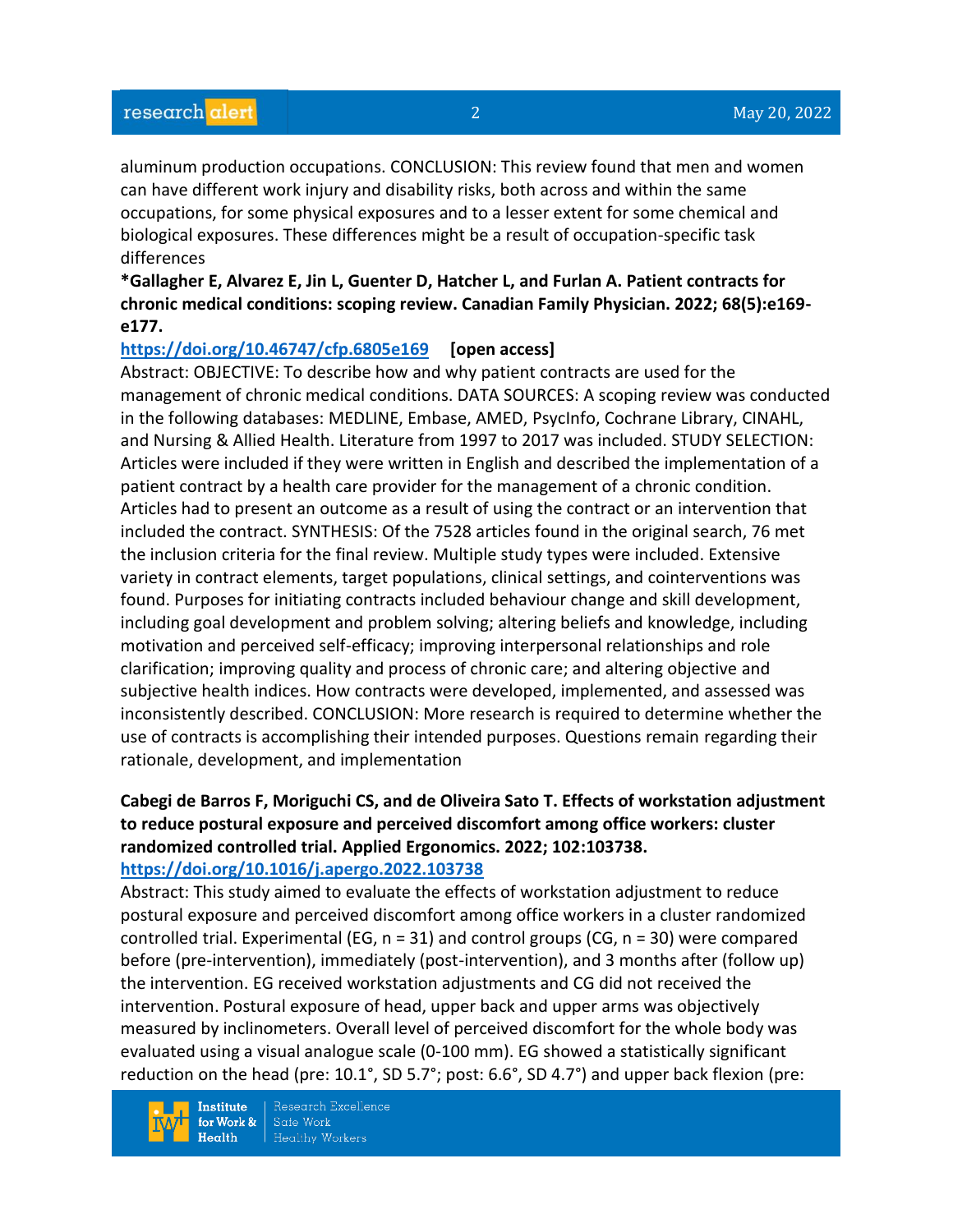15.4°, SD 10.7°; post: 10.4°, SD 8.4°) from pre to post-intervention. EG also showed a statistically significant reduction from pre (50.7°, SD 9.5°) to post-intervention (42.1°, SD 7.6°) and from pre to follow up (41.6°, SD 6.5°) on upper arm elevation. CG did not show any difference between evaluations. Perceived discomfort increased 7.2 (SD 2.0) mm in CG and decreased 22.1 (SD 2.2) mm in EG between pre and post intervention. The variation between pre intervention and follow up was 4.5 (SD 1.2) mm increase for the CG and 24.1 (SD 1.5) mm of reduction for the EG ( $P < 0.01$ ). There was no significant difference for the post intervention and follow up for both groups ( $P > 0.05$ ). The results show evidence of the workstation adjustment to reduce postural exposure and perceived discomfort among office workers.

#### **Bjorkenstam E, Helgesson M, Gustafsson K, Virtanen M, Hanson LLM, and Mittendorfer-Rutz E. Sickness absence due to common mental disorders in young employees in Sweden: are there differences in occupational class and employment sector? Social Psychiatry and Psychiatric Epidemiology. 2022; 57(5):1097-1106.**

**<https://doi.org/10.1007/s00127-021-02152-3> [open access]**

Abstract: Background: A large proportion of sickness absence (SA) in young adults is due to common mental disorders (CMDs). Still studies on CMD-related SA in young workers are lacking, especially studies for those employed in the private sector. The current study investigated the associations between sector of employment, occupational class and SA due to CMDs. In addition, associations between type of employment branch and SA due CMDs within each sector were examined. Methods: This population-based longitudinal cohort study included 663,583 employees, 19-29 years, residing in Sweden in 2009. Employment sector (i.e., private/public) and occupational class (non-manual/manual workers) were measured in 2009. Risk estimates of SA due to CMDs, between 2010 and 2016, were calculated as Hazard Ratios (HR) with 95% confidence intervals (CI), using Cox regression analysis. Results: Sector of employment was associated with SA due to CMDs, such that public sector workers had an elevated risk when compared with private sector employees (adjusted HR: 1.31 (95% CI 1.29- 1.33). Moreover, manual workers had a slightly elevated risk for SA due to CMDs compared to non-manual workers. Within the private sector, in both manual and non-manual workers, those employed in education and health and social services evidenced the highest rates and risks of SA due to CMDs. Conclusion: Sector of employment and occupational class play a role in SA due to CMDs in young employees. These findings should be considered when identifying high-risk groups for SA in the young working population.

#### **Bussink H, Vervliet T, and ter Weel B. The short-term effect of the COVID-19 crisis on employment probabilities of labour-market entrants in the Netherlands. Economist. 2022; 170(2):279-303.**

#### **<https://doi.org/10.1007/s10645-022-09406-8> [open access]**

Abstract: This research documents employment opportunities of labour-market entrants during the COVID-19 crisis in the Netherlands. Two recent cohorts of graduates are studied

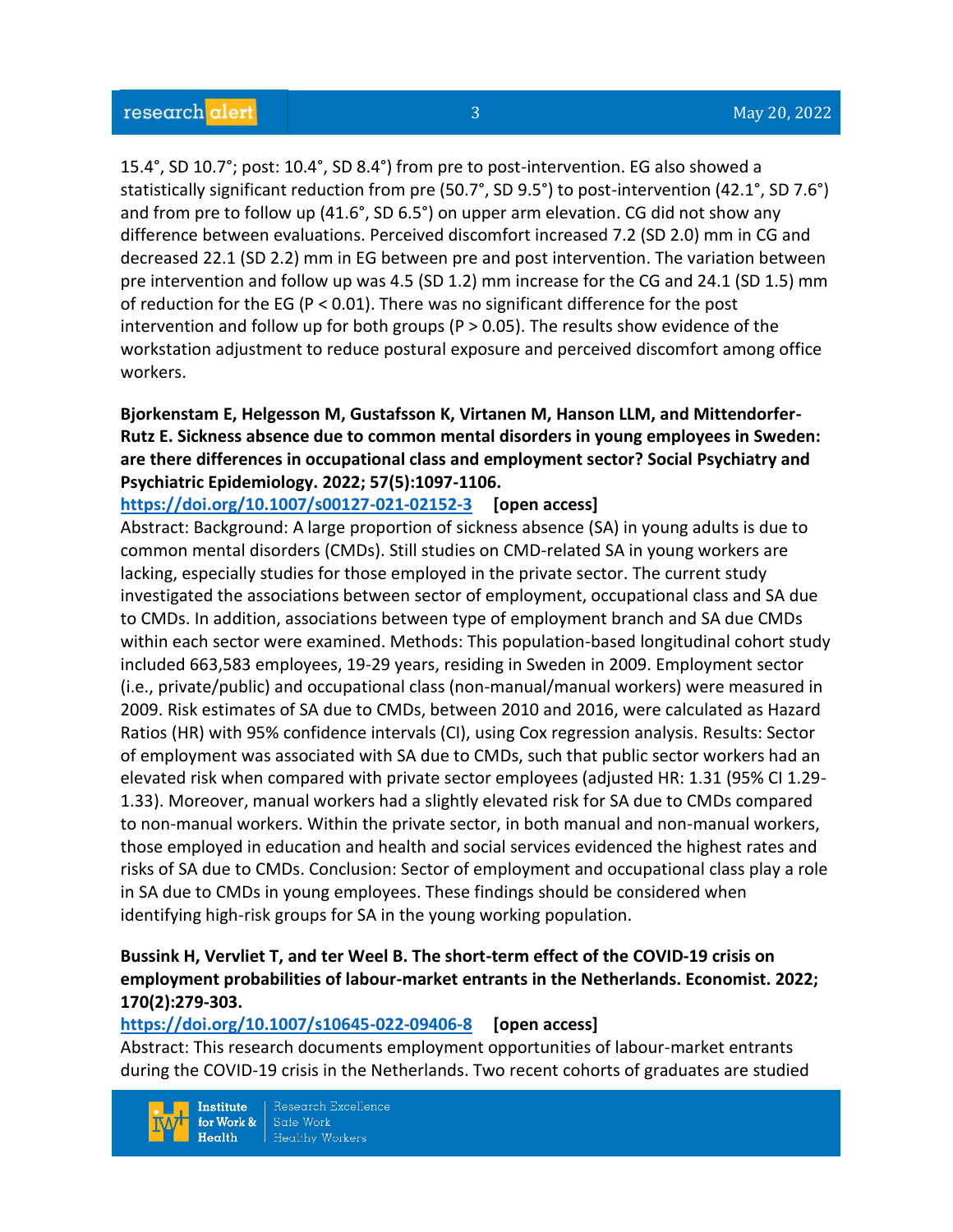and compared to two pre-COVID-19 cohorts: the 2019 cohort was unexpectedly hit by the COVID-19 crisis about six months after entering the labour market and the 2020 cohort graduated and entered the labour market in the midst of a lockdown. Our estimation results suggest short-term effects of lockdowns on employment probabilities, specifically for relatively lower educated labour-market entrants. The effects appear to be relatively small in size and seem to fade when the lockdown measures are eased. Men seem to have suffered more than women and some sectors are hit harder than others, which could result in shortrun mismatches. Overall the effects appear to be less severe than during an economic recession, which is most likely due to the tight labour market and the strong measures taken by the government to mitigate the labour-market impact of the COVID-19 crisis

#### **Gariepy G, Danna SM, Hawke L, Henderson J, and Iyer SN. The mental health of young people who are not in education, employment, or training: a systematic review and metaanalysis. Social Psychiatry and Psychiatric Epidemiology. 2022; 57(6):1107-1121. <https://doi.org/10.1007/s00127-021-02212-8> [open access]**

Abstract: Purpose There are increasing concerns about the intersection between NEET (not in education, employment, or training) status and youth mental ill-health and substance use. However, findings are inconsistent and differ across types of problems. This is the first systematic review and meta-analysis (PROSPERO-CRD42018087446) on the association between NEET status and youth mental health and substance use problems. Methods We searched Medline, EMBASE, Web of Science, ERIC, PsycINFO, and ProQuest Dissertations and Theses (1999–2020). Two reviewers extracted data and appraised study quality using a modified Newcastle–Ottawa Scale. We ran robust variance estimation random-effects models for associations between NEET and aggregate groups of mental ill-health and substance use measures; conventional random-effects models for associations with individual mental/substance use problems; and subgroup analyses to explore heterogeneity. Results We identified 24 studies from 6,120 references. NEET status was associated with aggregate groups of mental ill-health (OR 1.28, CI 1.06–1.54), substance use problems (OR 1.43, CI 1.08–1.89), and combined mental ill-health and substance use measures (OR 1.38, CI 1.15–1.64). Each disaggregated measure was associated with NEET status [mood (OR 1.43, CI 1.21–1.70), anxiety (OR 1.55, CI 1.07–2.24), behaviour problems (OR 1.49, CI 1.21–1.85), alcohol use (OR 1.28, CI 1.24–1.46), cannabis use (OR 1.62, CI 1.07–2.46), drug use (OR 1.99, CI 1.19–3.31), suicidality (OR 2.84, CI 2.04–3.95); and psychological distress (OR 1.10, CI 1.01– 1.21)]. Longitudinal data indicated that aggregate measures of mental health problems and of mental health and substance use problems (combined) predicted being NEET later, while evidence for the inverse relationship was equivocal and sparse. Conclusion Our review provides evidence for meaningful, significant associations between youth mental health and substance use problems and being NEET. We, therefore, advocate for mental ill-health prevention and early intervention and integrating vocational supports in youth mental healthcare.

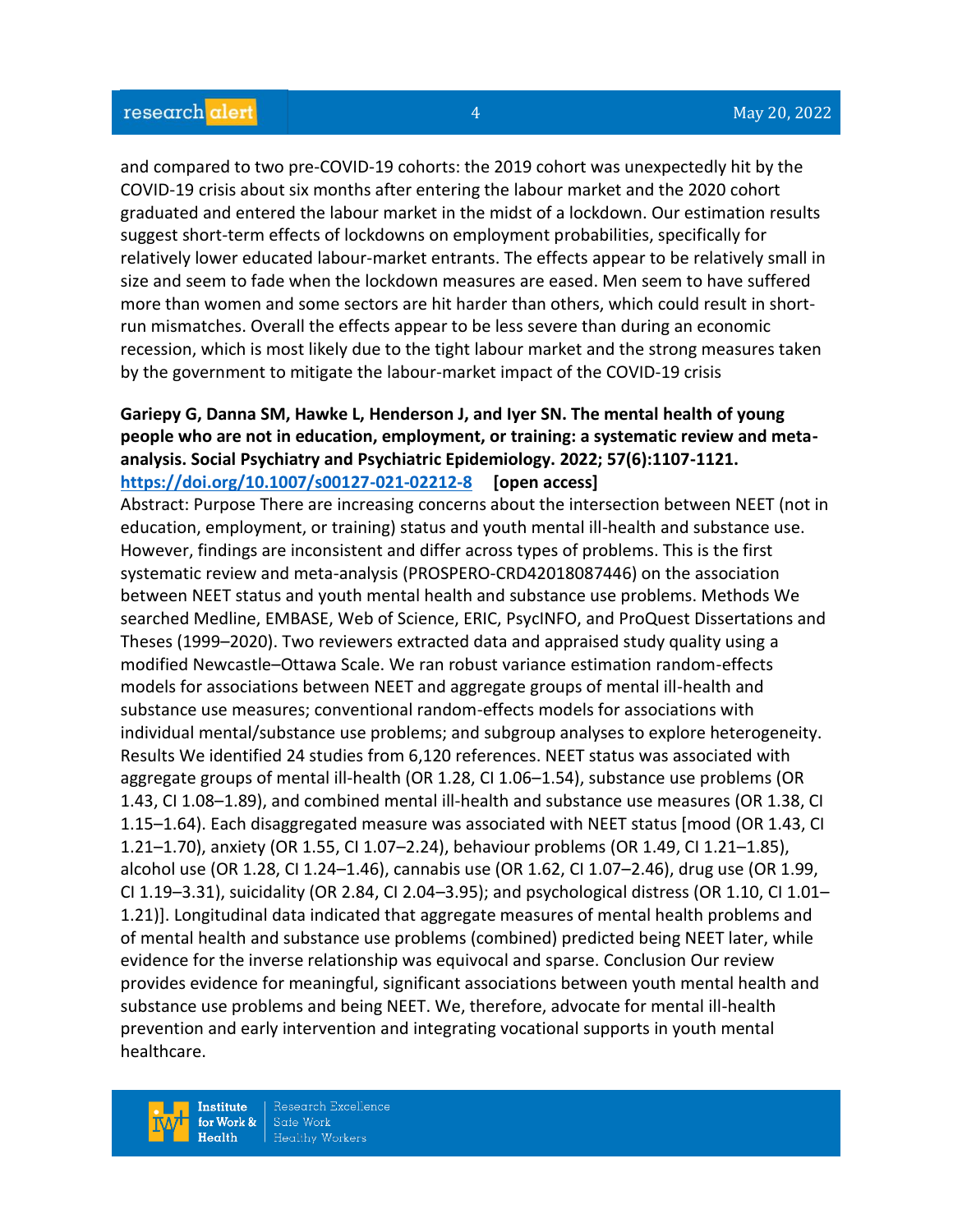## **Hong JP, Lee CH, Lee YH, Escorpizo R, Chiang YC, and Liou TH. Functional status and return to work in people with major depression: a 3-year national follow-up study. Social Psychiatry and Psychiatric Epidemiology. 2022; 57(6):1179-1188.**

#### **<https://doi.org/10.1007/s00127-022-02240-y>**

Abstract: Purpose: Major depressive disorder (MDD) affects a person's function of daily activities, including work participation. Such functional impairments often persist even when other symptoms of MDD are remitted. Increasing evidence highlights the health-promoting effects of returning to work (RTW) in various diseases. However, limited data are available regarding the impact of return to work on functional recovery in MDD. We explored the association between RTW and functional improvements in people with MDD using a large nationally representative database and a 3-year follow-up. Methods: Data of people with an MDD diagnosis were selected from the Taiwan Data Bank of Persons with disability for the period between July 11, 2012, and October 31, 2018. We included 4038 adults aged 18-64 years. The World Health Organization Disability Assessment Schedule 2.0 was used for functional assessment. The association between RTW and functional improvements was investigated using a multivariable regression analysis adjusted for confounding variables. Results: Women aged  $\geq 45$  years with a lower education level were vulnerable to prolonged unemployment. RTW was significantly associated with better functional improvements in cognition, mobility, self-care, getting along, life activity, and participation than unemployment. Conclusions: RTW was positively associated with functional improvements in patients with MDD. A referral system targeting re-employment may be suggested during MDD treatment, especially for individuals at risk of prolonged unemployment.

#### **Jakobsen MD, Vinstrup J, and Andersen LL. Factors associated with high physical exertion during healthcare work: cross-sectional study among healthcare workers. Work. 2022; 71(4):881-888.**

#### **<https://doi.org/10.3233/WOR-213647>**

Abstract: BACKGROUND: High physical exertion during healthcare work is a documented risk factor for musculoskeletal pain, long term sickness absence and disability pension. Understanding the underlying factors of physical exertion is important to make the necessary preventive efforts in the working environment. OBJECTIVE: This study investigates factors associated with high physical exertion during healthcare work. METHODS: A total of 2047 Danish health care workers replied to a questionnaire about work and health. Associations (odds ratios; OR) of physical exertion (outcome variable) with the number of patients and self-reliant patients, frequency and type of assistive device use, BMI, leisure time activity, smoking, and age were modelled using mutually adjusted binary logistic regression. RESULTS: Factors associated with high physical exertion (OR and 95% CI) were high frequency of daily patient transfers 1.35 (1.23 - 1.48), less self-reliant patients 0.74 (0.62 - 0.89), less frequent use of necessary assistive devices 1.82 (1.50 - 2.21), as well as more frequent use of sliding pieces 1.23 (1.04 - 1.46), wheelchairs 1.23 (1.02 - 1.49), bed adjustments 0.88 (0.77 - 1.00) and intelligent beds 0.83 (0.71 - 0.95) during patient transfer. Age and lifestyle factors (BMI,

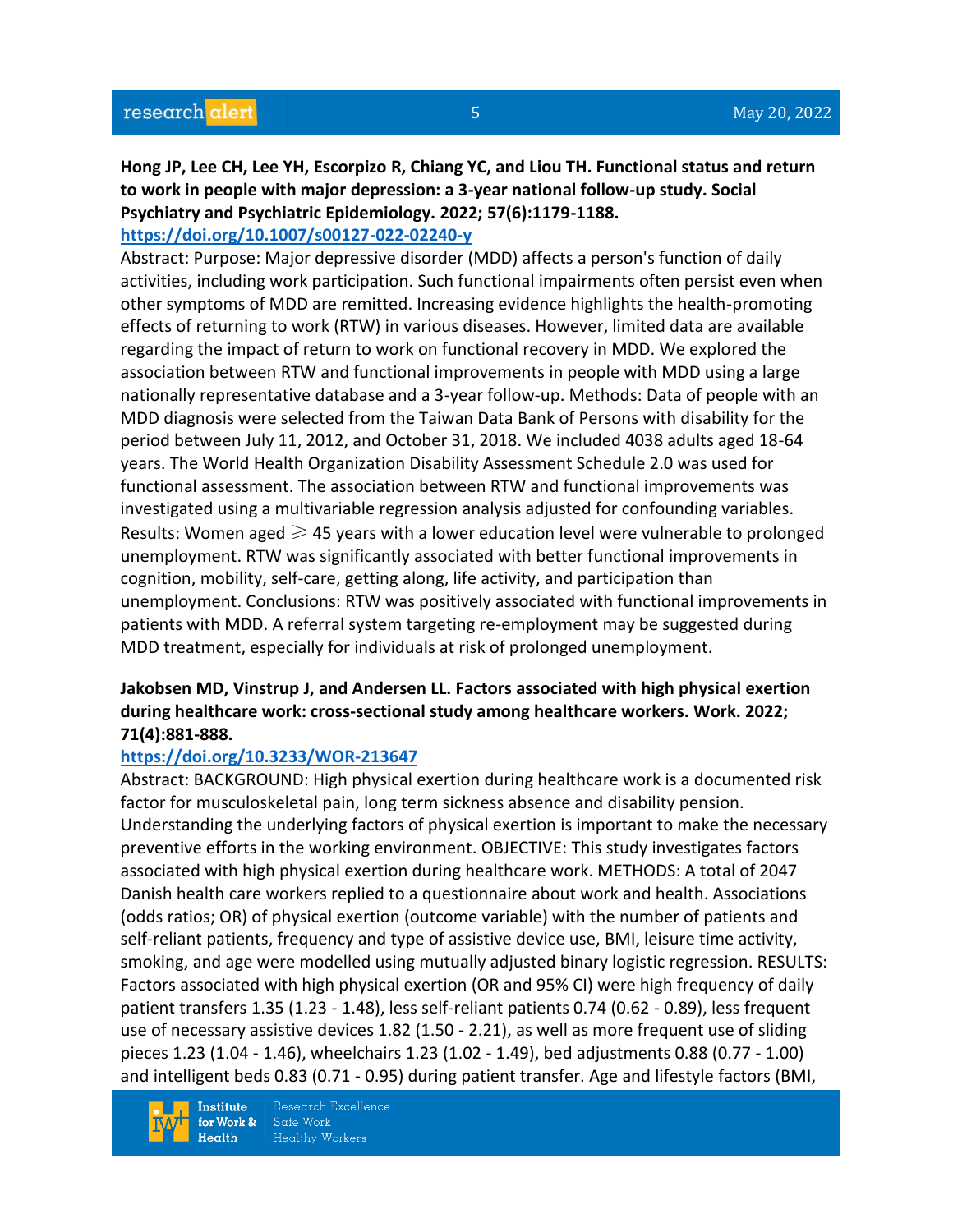smoking, and leisure time physical activity) were not associated with high physical exertion. CONCLUSIONS: The character of patient transfer specific healthcare work is associated with increased odds for high physical exertion whereas life-style factors are not. Thus, proper use of specific assistive devices and avoiding uneven distribution of difficult patients through appropriate planning may be protective strategies for lowering physical exertion during healthcare work

#### **Kyron MJ, Rikkers W, Bartlett J, Renehan E, Hafekost K, Baigent M, et al. Mental health and wellbeing of Australian police and emergency services employees. Archives of Environmental & Occupational Health. 2022; 77(4):282-292. <https://doi.org/10.1080/19338244.2021.1893631>**

#### Abstract: Answering the Call, the Australian National Police and Emergency Services Mental Health and Wellbeing Study, surveyed 14,868 Australian ambulance, fire and rescue, police, and state emergency service employees. Emergency services personnel had lower rates of mental wellbeing and higher rates of psychological distress and probable PTSD than the general adult population. Overall 30% had low wellbeing, 21% had high and 9% had very high psychological distress, and 10% had probable PTSD. An estimated 5% had suicidal ideation and 2% had a suicide plan in the past 12 months, while 16% binge drink at least weekly. Only one in five of those with very high psychological distress or probable PTSD felt they received adequate support for their condition. These findings highlight the risk of mental health conditions associated with work in the emergency services sector.

## **Rosemberg MS, Granner JR, Li WV, Adams M, and Militzer MA. Intervention needs among hotel employees and managers. Work. 2022; 71(4):1063-1071.**

#### **<https://doi.org/10.3233/WOR-205060>**

Abstract: BACKGROUND: Hotel room cleaners are disproportionately exposed to hazards that increase risk for poor health outcomes. Interventions are needed to improve the health of these workers. Yet we know little about the expressed needs of hotel room cleaners nor do we know about managers' perspectives on how to best optimize employee health. OBJECTIVE: We aimed to develop an understanding of perceived intervention needs among hotel room cleaners and to assess managers' views on the acceptability of the proposed interventions. METHODS: We used a community-based approach to recruit study participants. We conducted five focus groups among hotel room cleaners and individual interviews with hotel managers. Interviews were audio-recorded, transcribed, and analyzed using content analysis. RESULTS: The workers expressed needs centered on pay, workload, appreciation, ergonomics, chemical and biological hazards, nutrition, smoking cessation, exercise, mental health and stress management. In addition to echoing the workers' expressed needs, managers emphasized employee retention and financial literacy. CONCLUSIONS: To our knowledge, this is the first paper to include both workers' and managers' accounts on intervention approaches that will optimize health and wellbeing. This paper offers a guide for future program development among hospitality workers. Effective

**Institute** for Work &  $Health$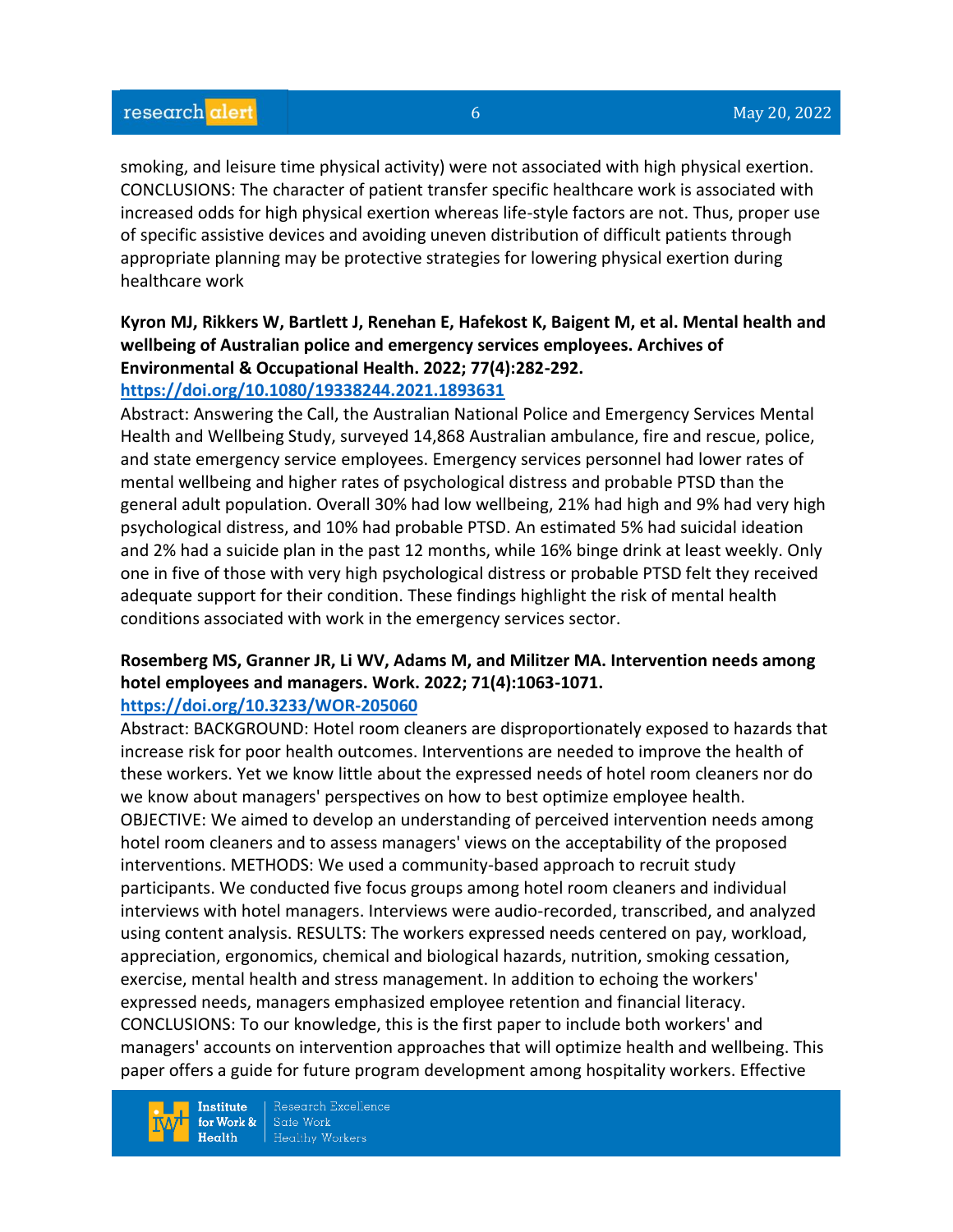interventions need to be integrated, encompassing the individual, intrapersonal, organizational, and policy levels

## **Rubery PT, Ramirez G, D'Agostino CR, Vasalos K, and Thirukumaran C. A workplace wellness program at an academic health center influences employee health, satisfaction, productivity and the rate of workplace injury. International Archives of Occupational & Environmental Health. 2022; [epub ahead of print].**

#### **<https://doi.org/10.1007/s00420-022-01865-5>**

Abstract: Purpose: Workplace wellness (WP) programs are an employer strategy to improve employee health and satisfaction. Their impact on productivity and benefit expense remains unclear. This study examines the association of a voluntary WP at an academic health center with both employee metrics and employer costs. Methods: We retrospectively reviewed prospectively collected data from January 2016 to April 2018 for employees who voluntarily underwent screening for a WP at an academic medical center. We used their demographic, social, work, and clinical data to address the central research question. The primary outcomes included wellness measures from the Patient-Reported Outcomes Measurement Information System (PROMIS), secondary wellness outcomes such as body mass index, jobrelated outcomes such as job satisfaction, and workers' compensation metrics such as the claim amount. The key independent variables were whether an observation was from before or after the WP. For workers' compensation metrics, additional key independent variables were intervention/control group, and an interaction between the before/after and intervention/control variables. We conducted univariate and bivariate/unadjusted analyses, and estimated multivariable linear, logistic, and gamma regression models that also controlled for confounders. Results: The study included 370 employees. Participation in the program was associated with significant improvements in the PROMIS pain interference, fatigue and sleep quality domains. Hip circumference diminished, and functional movement outcomes were improved. Job satisfaction improved by 4.4 percentage points (95% Confidence Interval [CI]: 0.3-8.5, p = 0.04) and self-reported productivity by 14.5 percentage points (95% Confidence Interval [CI]: 9.5-19.5, p < 0.001). The likelihood of a new compensation claim during the 12-month follow-up period fell by 10.1% (95% Confidence Interval [CI]: - 15.5 to - 4.7, p < 0.001). However, the value of a new claim was unchanged. Conclusion: Employees who completed a WP at an academic medical center demonstrated improvements in several recognized patient-reported outcome measures, in job satisfaction and self-reported productivity, a decrease in hip circumference, an improvement in functional motion and a decreased rate of compensable injury.

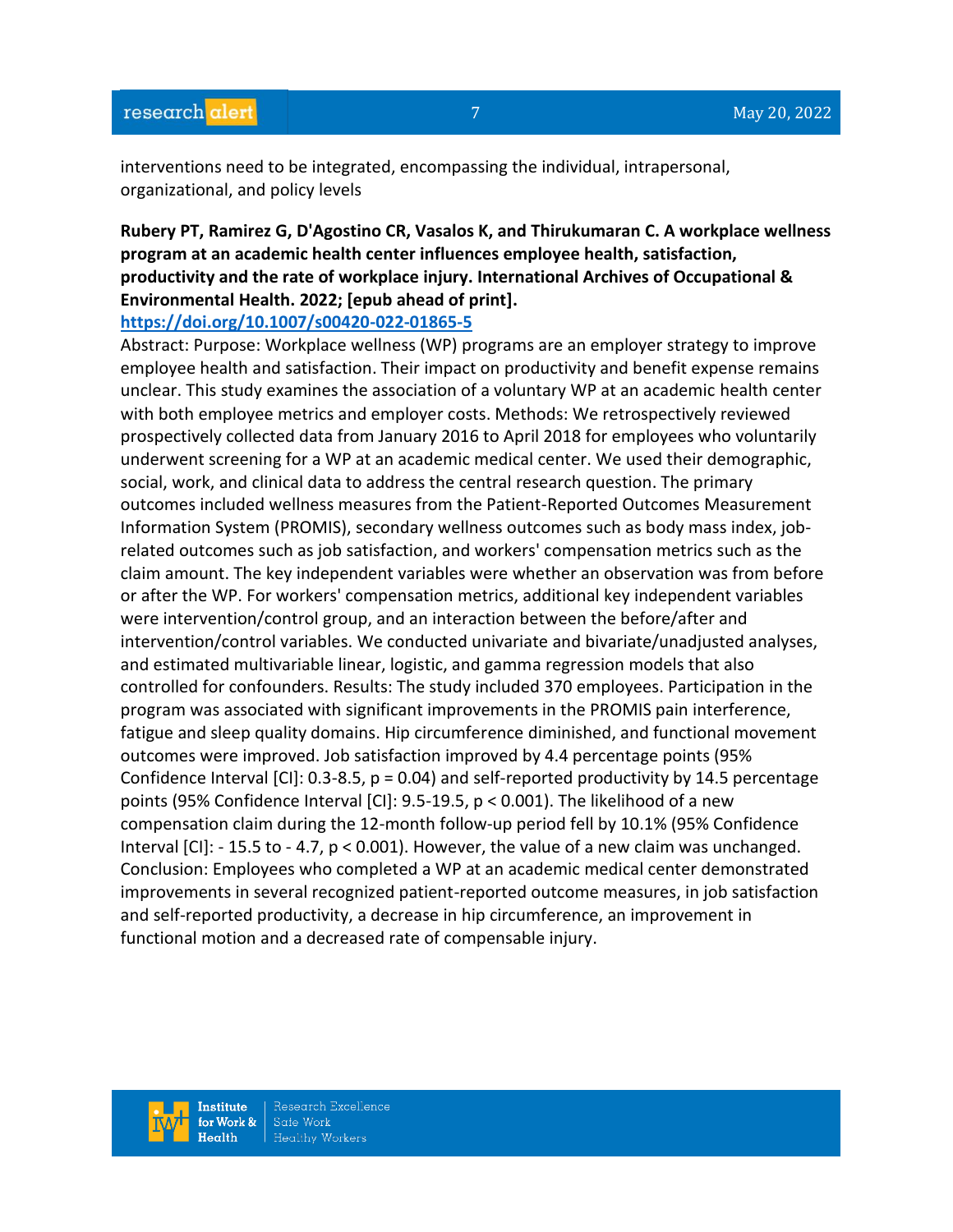#### **Thompson J and Cruz-Gambardella C. Development of a computational policy model for comparing the effect of compensation scheme policies on recovery after workplace injury. Journal of Occupational Rehabilitation. 2022; [epub ahead of print]. <https://doi.org/10.1007/s10926-022-10035-w> [open access]**

Abstract: Introduction The direct comparison of real-world workers' compensation scheme management policies and their impact on aspects of scheme performance such as health and return to work outcomes, financial sustainability, and client experience metrics is made difficult through existing differences in scheme design that go beyond the factors of interest to the researcher or policymaker. Disentangling effects that are due purely to the result of policy and structural differences between schemes or jurisdictions to determine 'what works' can be difficult. Method We present a prototype policy exploration tool, 'WorkSim', built using an agent-based model and designed to enable workers' compensation system managers to directly compare the effect of simulated policies on the performance of workers compensation systems constructed using agreed and transparent principles. Results The utility of the model is demonstrated through and case-study comparison of overall scheme performance metrics across 6 simple policy scenarios. Discussion Policy simulation models of the nature described can be useful tools for managers of workplace compensation and rehabilitation schemes for trialing policy and management options ahead of their real-world implementation.

#### **Verhoef JAC, Bal MI, Roelofs PDDM, Borghouts JAJ, Roebroeck ME, and Miedema HS. Effectiveness and characteristics of interventions to improve work participation in adults with chronic physical conditions: a systematic review. Disability and Rehabilitation. 2022; 44(7):1007-1022.**

#### **<https://doi.org/10.1080/09638288.2020.1788180>**

Abstract: PURPOSE: Chronic physical conditions often negatively affect work participation. The objective of this systematic review is to investigate the effectiveness and characteristics of vocational rehabilitation interventions for people with a chronic physical condition. METHODS: Searches in five databases up to April 2020 identified 30 studies meeting our inclusion criteria. Two reviewers independently assessed and extracted data. The Grading of Recommendation, Assessment, Development and Evaluation (GRADE) framework was used to evaluate quality of evidence for three outcome measures related to work participation. RESULTS: All vocational rehabilitation interventions consisted of multiple components, but their characteristics varied widely. Analysis of 22 trials yielded a moderate positive effect with moderate certainty of interventions on work status; analysis of five trials with low risk of bias showed a large positive effect with moderate certainty (risk ratio 1.33 and 1.57, respectively). In addition, in eight studies we found a moderate to small positive effect with low certainty on work attitude (standardized mean difference = 0.59 or 0.38, respectively). We found no effect on work productivity in nine studies. CONCLUSION: The systematic review of the literature showed positive effects of vocational rehabilitation interventions on work status and on work attitude; we found no effect on work productivity. Implications for

**Institute** for Work &  $Heath$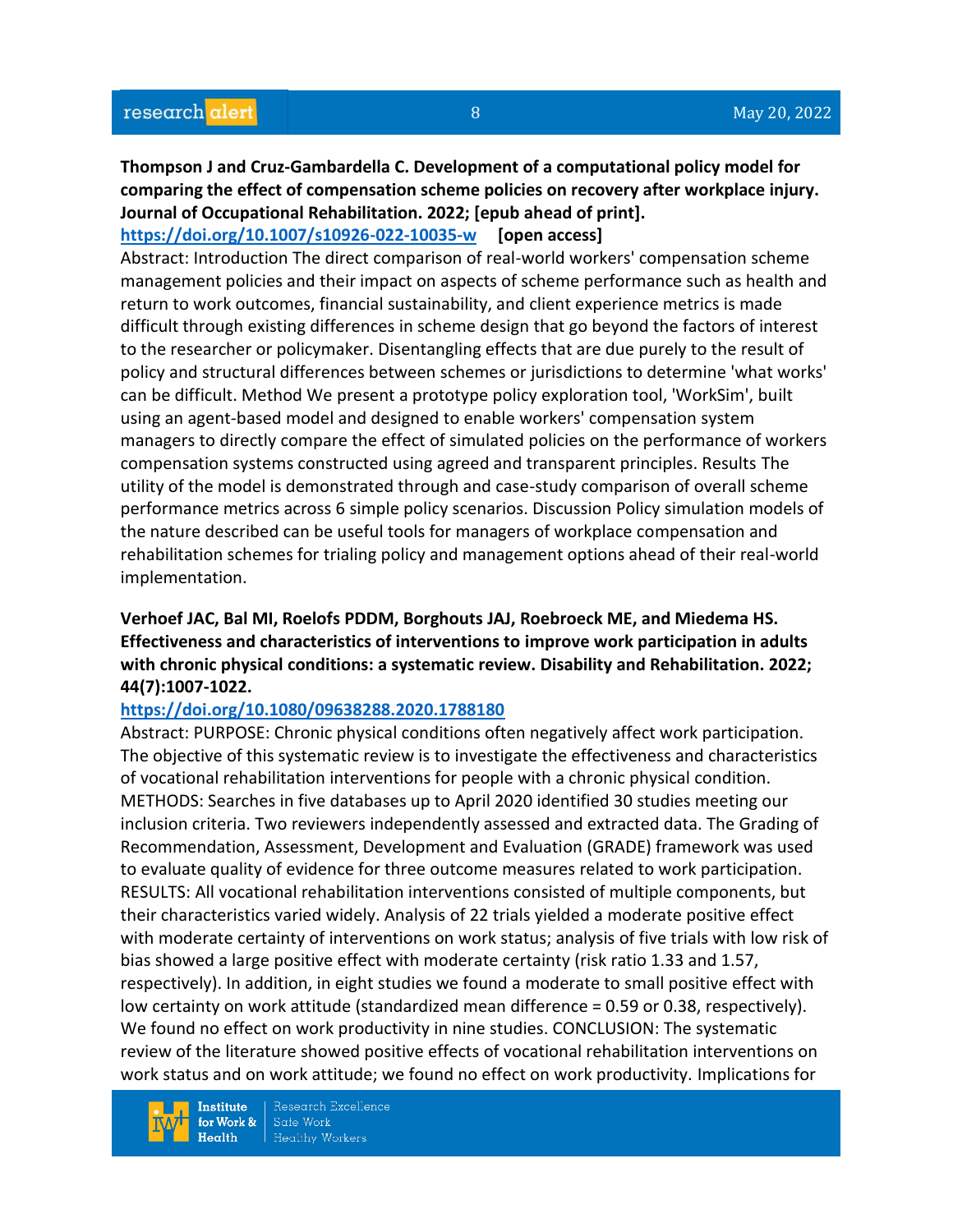rehabilitation In rehabilitation, addressing work participation of persons with a chronic physical condition using targeted interventions is beneficial to improve or sustain work participation, irrespective of the intervention characteristics and diagnosis. Interventions that include multiple components and offer individual support, whether or not combined with group sessions, are likely to be more effective in improving work participation in persons with a chronic physical condition. The overview of vocational interventions in this systematic review may assist healthcare professionals in making informed decisions as to which intervention to provide. Vocational rehabilitation, as well as studies on work participation in chronic disease, should include a long follow-up period to explore if work participation is sustainable and contributes to health and wellbeing

# **Wallinder Y. Otherness in the workplace among highly skilled labour migrants: Swedes in Germany and the UK. Work, Employment and Society. 2022; 36(2):253-270.**

#### **<https://doi.org/10.1177/09500170211024444> [open access]**

Abstract: The conditions for intra-European labour mobility have changed significantly during recent decades, mainly due to the European Single Market. Despite this, internationally mobile and highly skilled intra-EU migrants from West to West have not received enough attention in the sociology of work. The present article focuses on highly skilled labour migrants with a university degree from Sweden, currently working in Germany or the UK. Swedish migrants feel they challenge specific norms related to hierarchies in the workplace, behaving according to their own 'taken-for-granted' norms concerning the ways in which work is organized and tasks are assigned. Their privileged position as educated Swedish migrants is an important part of their self-image and enables them to challenge norms. Furthermore, they also deal with self-perceived otherness while making sense of their experiences of contradictions and norm-breaking. The findings highlight their self-definitions, according to which they are simultaneously (by default) insiders and/or (superior) outsiders.

### **Zuidema C, Austin E, Cohen MA, Kasner E, Liu L, Busch Isaksen T, et al. Potential impacts of Washington State's wildfire worker protection rule on construction workers. Annals of Work Exposures and Health. 2022; 66(4):419-432.**

#### **<https://doi.org/10.1093/annweh/wxab115> [open access]**

Abstract: Driven by climate change, wildfires are increasing in frequency, duration, and intensity across the Western United States. Outdoor workers are being exposed to increasing wildfire-related particulate matter and smoke. Recognizing this emerging risk, Washington adopted an emergency rule and is presently engaged in creating a permanent rule to protect outdoor workers from wildfire smoke exposure. While there are growing bodies of literature on the exposure to and health effects of wildfire smoke in the general public and wildland firefighters, there is a gap in knowledge about wildfire smoke exposure among outdoor workers generally and construction workers specifically-a large category of outdoor workers in Washington totaling 200,000 people. Several data sources were linked in this studyincluding state-collected employment data and national ambient air quality data-to gain

**Institute** for Work &  $Health$